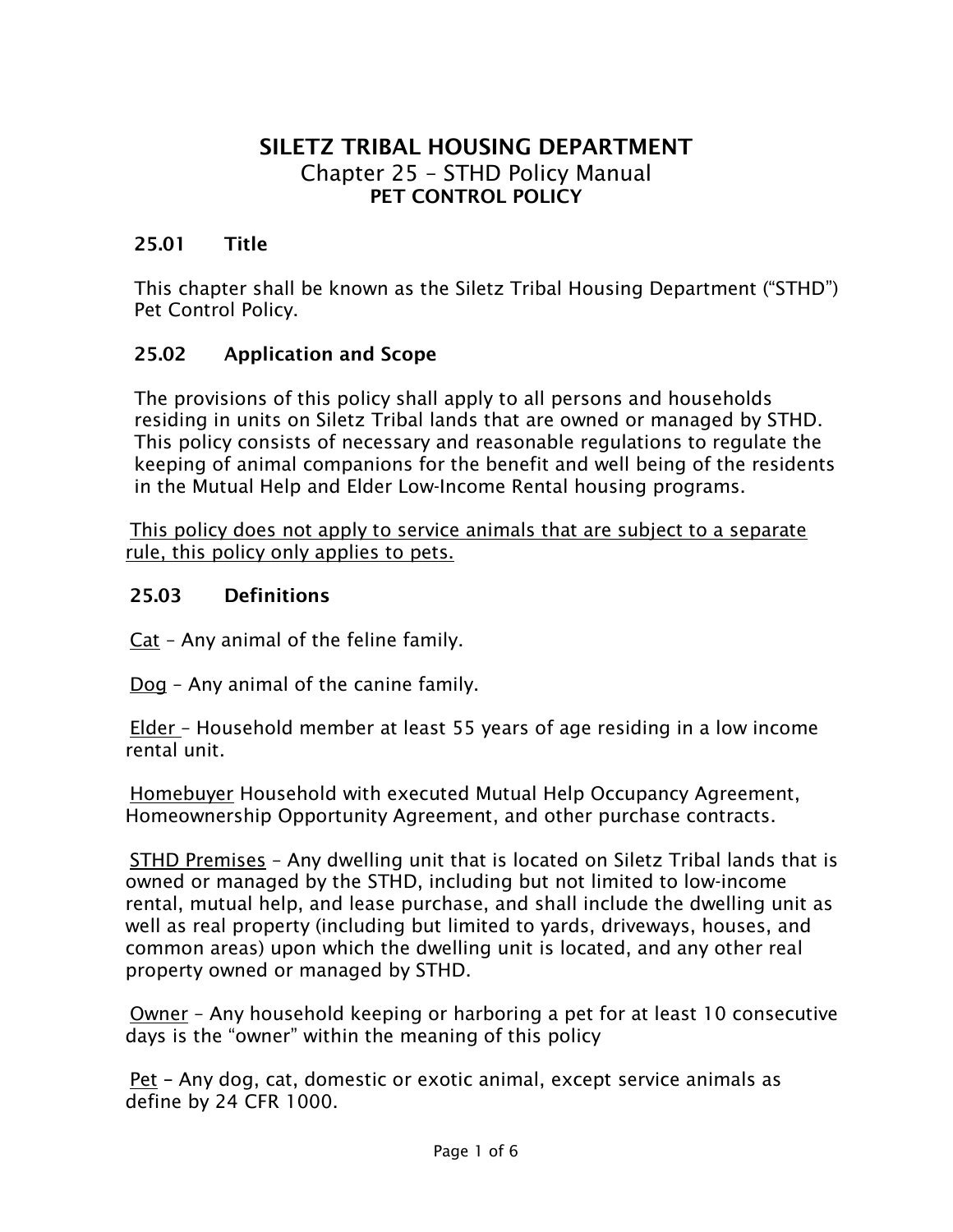## **25.04.1 Pets Generally Prohibited in Rental Units; Limited Exception for Elders**

Rental units located on Siletz Tribal lands may not keep any pet on the premises. The one exception is that elder households located in a STHD low income rental may keep one pet per household on the premises, subject to the requirements of this Policy. Any non-Elder rental household that maintains a pet on the premises in violation of this policy shall be deemed to be in violation of their low-income rental lease or lease purchase agreement, whichever is applicable.

#### **25.04.2 Homebuyer Limitation**

Homebuyers as defined in this policy may keep pets on the premises, subject to the requirements of this Policy. Homebuyers will be limited to a maximum of four pets per household, with the exception of newborns up to 6 months of age. Households in violation of this policy shall be deemed in violation of their MHOA, HOA agreement, or purchase contract.

25.04.3 Homebuyer Limitation Grandfather Right

Homebuyers ad defined by this policy may keep their existing pets but may not bring in any new pets or replace pets until the household meets the new Homebuyer Limitations of (4) pets per home. Any violation of this will be dealt with by the STHD.

## **25.06 Rabies Vaccination**

Each person or household owning, having charge, care custody or control of a pet the age of six (6) months or older shall have such pet vaccinated with a rabies vaccine approved for use in the State of Oregon. Certificate of vaccination shall be provided to the STHD and maintained on file.

Pets under the age of six (6) months shall be strictly confined to the premises of, or kept under physical restraint by the owner, keeper, or harborer.

Dogs must also be vaccinated before 8 weeks of age to prevent contracting and spreading Parvo.

## **25.07 Potentially dangerous and vicious pets**

Any pet that has been determined by STHD to be potentially dangerous or vicious shall not be kept on or in any STHD Premises. This shall include, but not be limited to potentially dangerous dogs, poisonous animals and wildlife.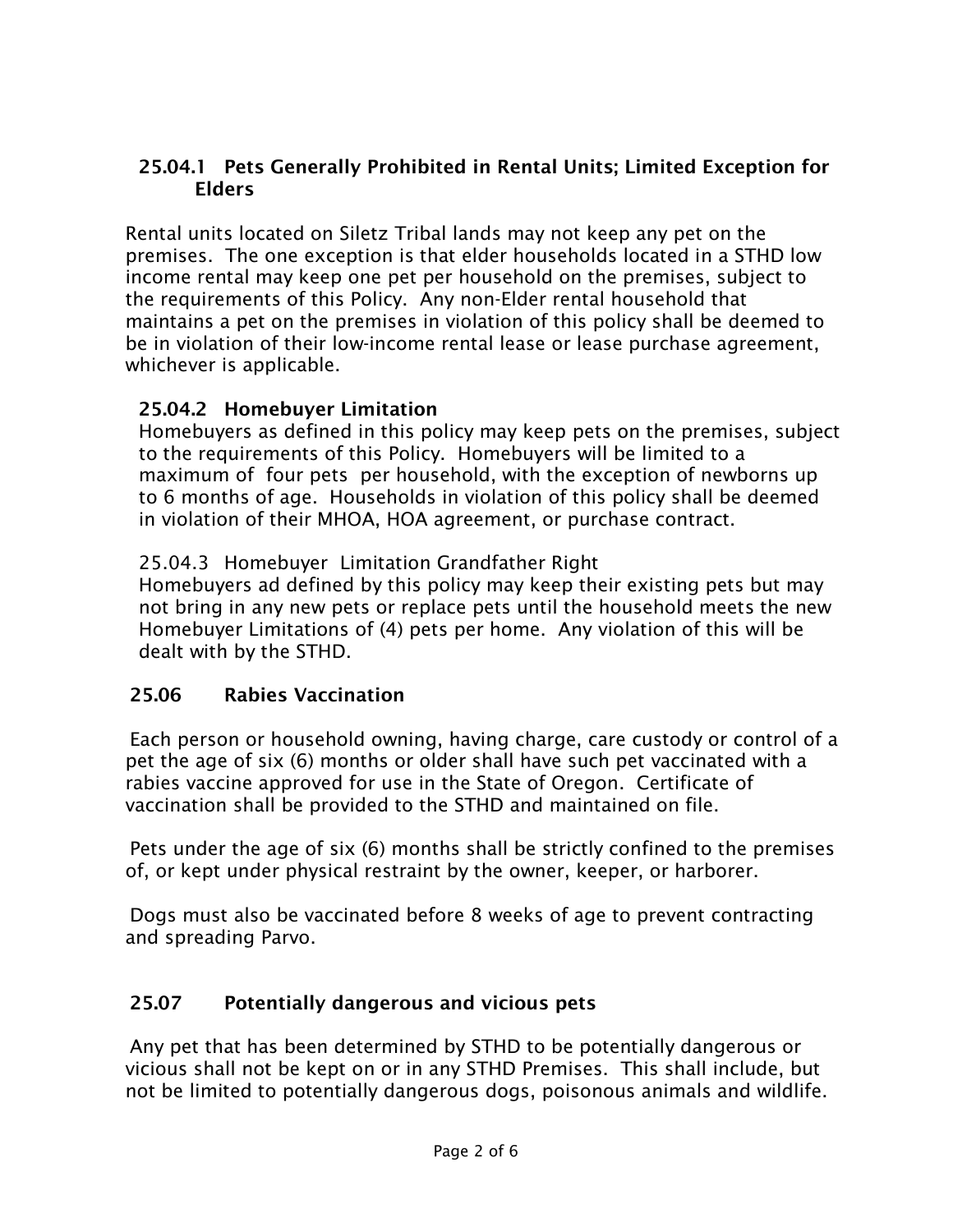# **25.08 Nuisance prohibited**

- a. No owner or keeper or person having custody or control of any pet shall allow or permit such pet to commit a nuisance. It is the duty of all persons having control of a pet to comply with the intent of this section.
- b. All pet owners and/or persons having custody of any animal must clean up all waste left by the animal in common areas or other public places immediately.
- c. Homebuyers must clear their yards of pet waste every two weeks or more often if climate circumstances make more frequent disposal necessary.

## **25.09 Keeping and care of pets**

- a. All pets must be leashed when in public areas.
- b. Pets shall be properly fed, watered, shelter and cleaned up after. Any health problem evident in the pet shall be treated promptly
- c. Agriculture animals are not considered pets and shall not be kept on STHD premises.
- d. Pets shall not bite nor menace any person. Pets shall be under control of owner at all times and not allowed to run free.
- e. Pets shall not chase, injure or kill domestic animals, nor damage or destroy any property belonging to another household.

## **25.10 Spay and neuter**

Any pet over six (6) months must be spayed or neutered and a copy of the certificate provided to the STHD. This provision may be waived for good cause.

## **25.11 Deposits and agreement**

Households must sign a "Pet Agreement." The form of agreement is set out as Addendum #1 to this policy, and is incorporated into and adopted as part of this policy. The household must pay a pet security deposit in the amount of \$100 when bringing the pet on Siletz Tribal land. The pet security deposit shall be used by STHD to clean up or repair any damage caused by the pet to the STHD Premises. Only that part of the pet security deposit that is remaining after it is used for such purposes will be refunded to the tenant upon vacating the STHD Premises.

## **25.14 Enforcement**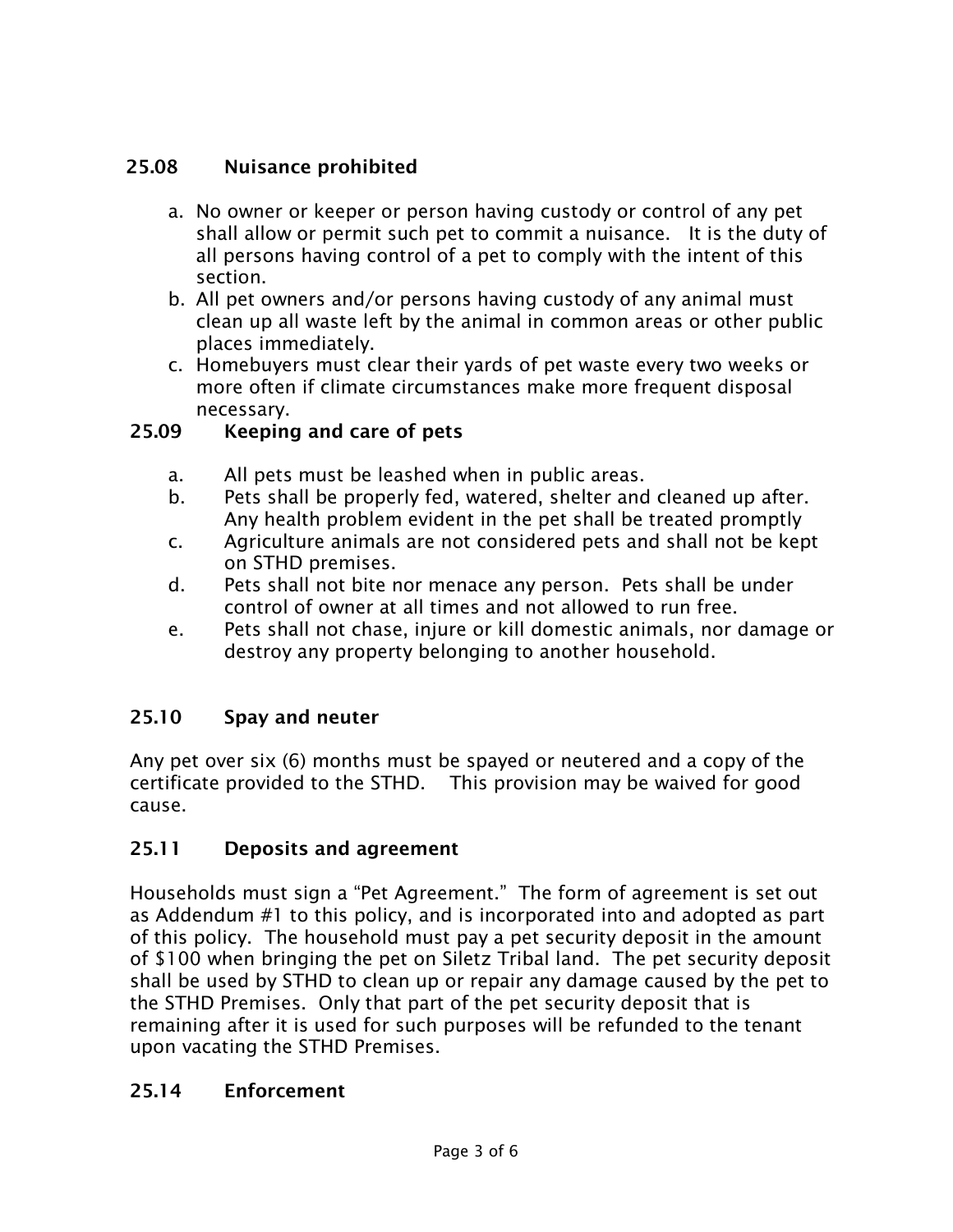STHD will enforce this Pet Policy in accordance with Housing policies. Violations of the Pet Policy will be considered violations of MHOA, HOA, lease agreement and other purchase contracts. The STHD may adopt additional procedures for reporting and verifying complaints involving violations of this Policy.

## **25.15 Appeals**

Appeals of any STHD decision under this Pet Policy may be made in accordance with the Housing Policy Appeals procedure.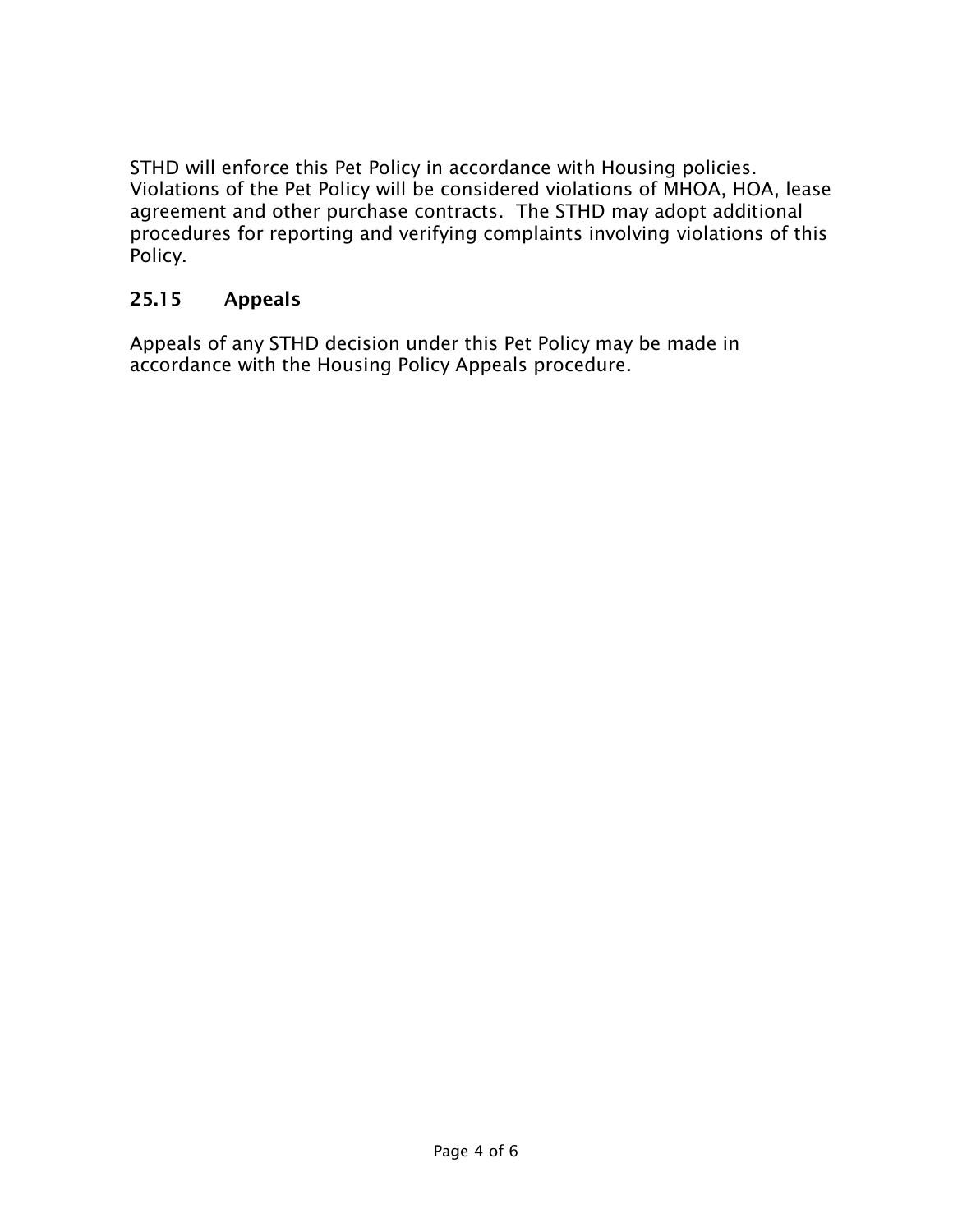#### **ADDENDA #1 Siletz Tribal Housing Department Pet Policy**

#### **Agreement**

| <b>Resident Name:</b>    |  |
|--------------------------|--|
| <b>Resident Address:</b> |  |

The STHD agrees to allow the following pet(s):\_\_\_\_\_\_\_\_\_\_\_\_\_\_\_\_\_\_\_\_\_\_\_\_\_\_\_\_\_ to be kept at the above-described household as long as the following conditions are met:

- 1. Compliance with all provisions of the STHD Pet Control Policy
- 2. The pet shall not be allowed to trespass
- 3. The pet shall not bite nor menace any person. The pet must be under control of owner at all times The pet is not allowed to run free, and must be restrained in such a way as to prevent the pet from running away, trespassing, or harming any persons or property
- 4. The pet shall not chase, injure or kill domestic animals, nor damage or destroy any property belonging to another household
- 5. The pet shall not disturb anyone by frequent or long continued noise
- 6. Provide STHD with a photograph of pet, written verification of neuter or spay, parvo , and copy of vaccinations prior to pet entering Siletz Tribal land
- 7. Any health problem evident in the pet shall be treated promptly. The pet shall be properly fed, watered, sheltered, and cleaned up after.
- 8. I have paid to STHD a pet security deposit in the amount of \$100.00. I understand and acknowledge that the pet security deposit shall be used by STHD to clean up or repair any damage caused by the pet to the STHD Premises. Only that part of the pet security deposit that is remaining after it is used for such purposes will be refunded to me upon vacating the STHD Premises.
- 9. I agree that I will be responsible for all damage and harm caused by pet.

By signing this Agreement, I attest that I understand and agree to comply with this Agreement. Failure to comply shall cause the Siletz Tribal Housing Department to send written notice to terminate the rental, lease purchase, mutual help, or land lease agreement.

| Resident:<br><u> 1989 - Jan Samuel Barbara, margaret eta idazlea (h. 1989).</u> | Date: _______________                                                                                                                                                                                                          |
|---------------------------------------------------------------------------------|--------------------------------------------------------------------------------------------------------------------------------------------------------------------------------------------------------------------------------|
| STHD:                                                                           | Date: the contract of the contract of the contract of the contract of the contract of the contract of the contract of the contract of the contract of the contract of the contract of the contract of the contract of the cont |
| Title:                                                                          |                                                                                                                                                                                                                                |